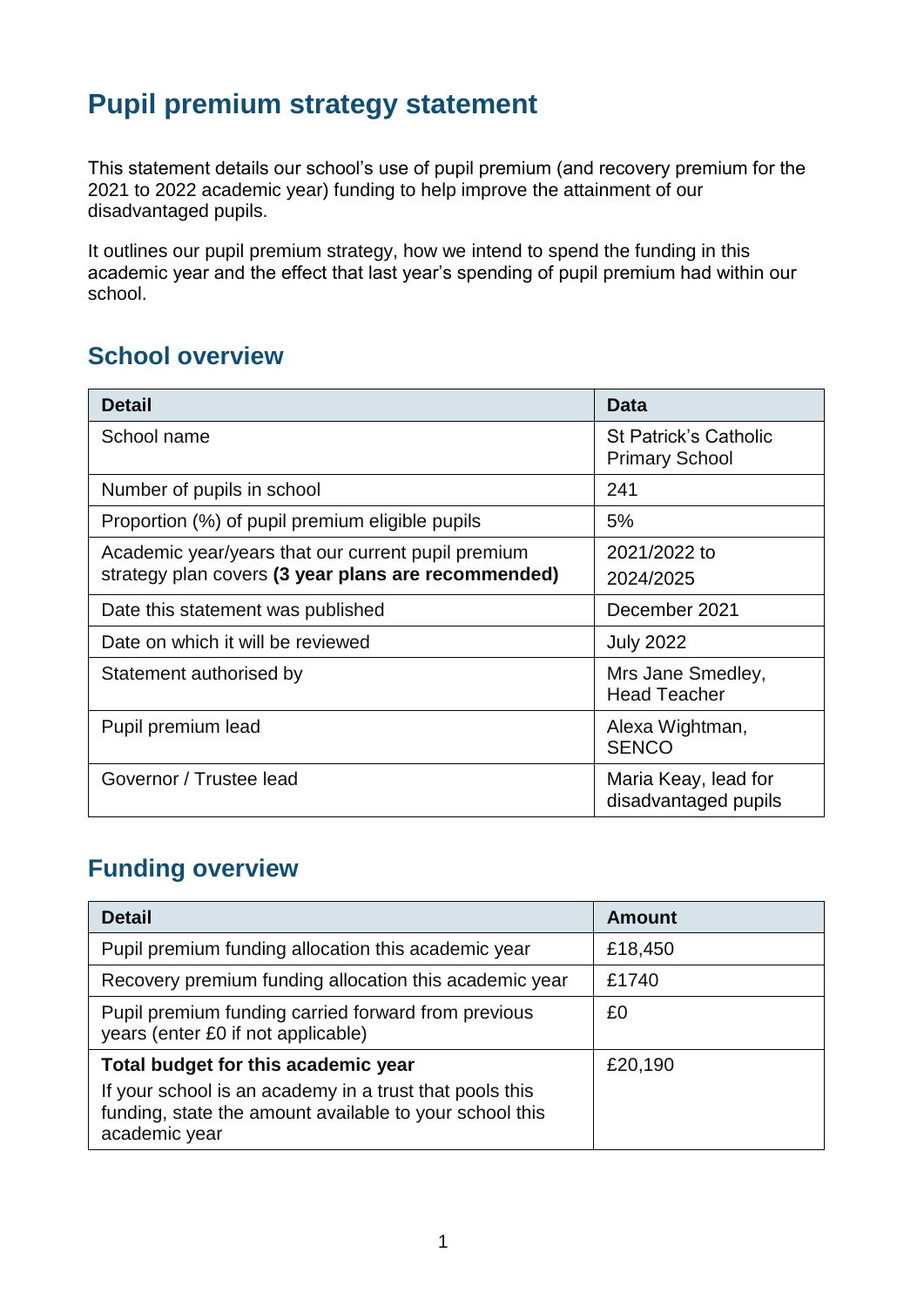# **Part A: Pupil premium strategy plan**

#### **Statement of intent**

At St Patrick's Catholic Primary School, our intention is that all pupils make good progress and attain highly across all areas of the curriculum. We want to ensure that children in receipt of pupil premium make progress in line with their peers and that pupils (from their individual starting point) stay on or accelerate on their projected levels. Through our pupil premium strategy, we aim to support disadvantaged pupils to achieve this goal.

In our pupil premium strategy, we have analysed the challenges faced by our disadvantaged pupils and have identified ways to support their needs, regardless of whether they are disadvantaged or not.

Quality first teaching is at the heart of our approach, with a focus on areas in which disadvantaged pupils require the most support. This is proven to have the greatest impact on closing the disadvantage attainment gap and at the same time will benefit the non-disadvantaged pupils in our school.

Targeted support for pupils with their emotional health and wellbeing is of paramount importance. Pupils who feel calm, happy, safe and who have strategies to help regulate their emotions are then in a place to learn.

To ensure our plans are effective in enabling pupils to succeed, we will:

- ensure disadvantaged pupils are challenged in the work that they're set
- act early to provide support and provision as soon as a need is identified
- adopt a whole school approach in which all staff take responsibility for disadvantaged pupils' outcomes

#### **Challenges**

This details the key challenges to achievement that we have identified among our disadvantaged pupils.

| <b>Challenge</b><br>number | <b>Detail of challenge</b>                                                                                                                                                                                                                                                              |
|----------------------------|-----------------------------------------------------------------------------------------------------------------------------------------------------------------------------------------------------------------------------------------------------------------------------------------|
|                            | Due to low numbers of pupil premium in each class, it is difficult to make<br>a percentage increase objective as in most classes one child classes as<br>50%. Progress of disadvantaged pupils will be closely monitored so<br>that they make at least as much progress as their peers. |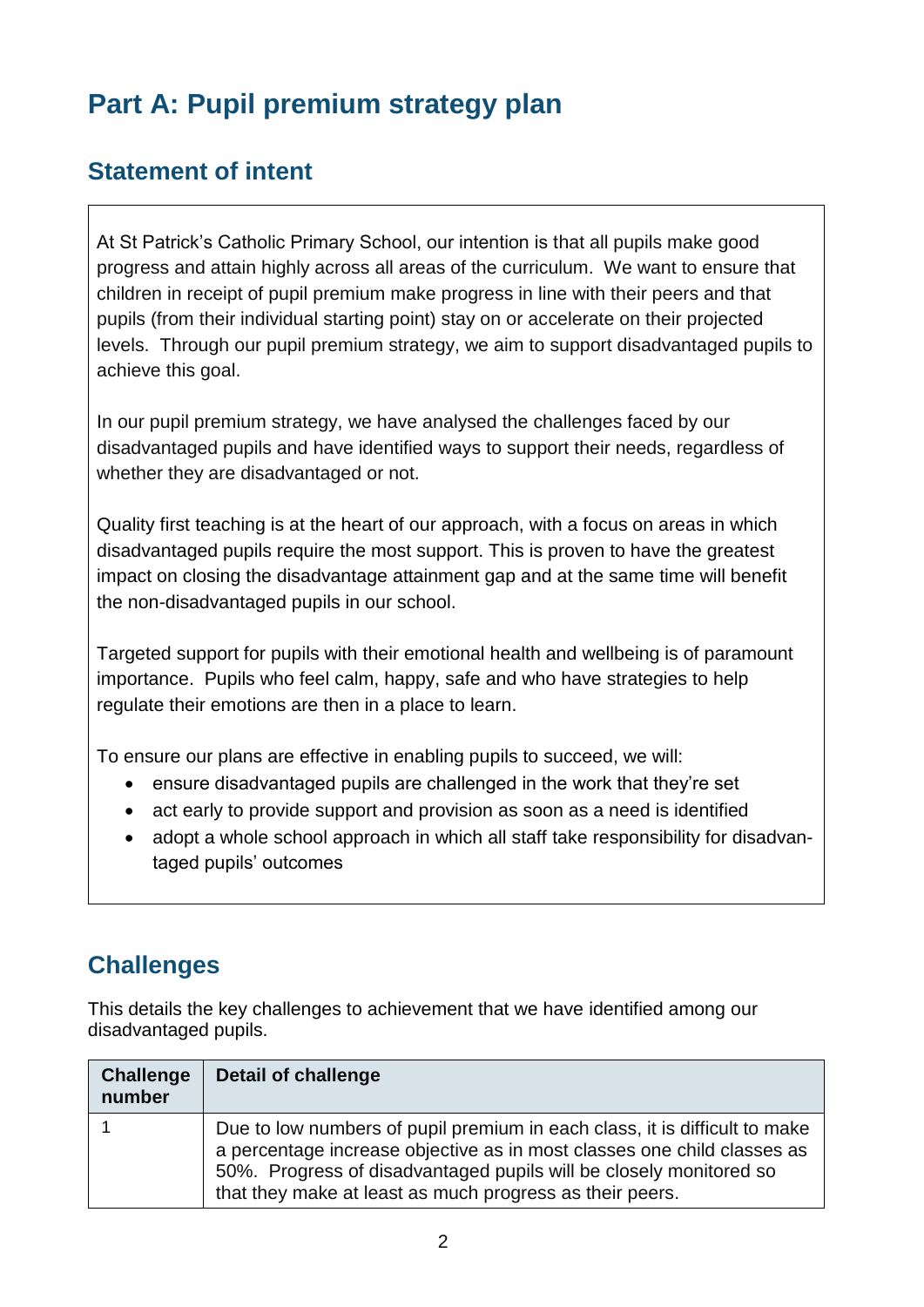| Ensuring access to extra-curricular activities and educations trips<br>including music lessons and sports. |
|------------------------------------------------------------------------------------------------------------|
| Attendance of some pupils is a concern.                                                                    |
| Behaviour for learning.                                                                                    |

#### **Intended outcomes**

This explains the outcomes we are aiming for **by the end of our current strategy plan**, and how we will measure whether they have been achieved.

| Intended outcome                                                                                          | <b>Success criteria</b>                                                                                                                             |
|-----------------------------------------------------------------------------------------------------------|-----------------------------------------------------------------------------------------------------------------------------------------------------|
| Pupils are supported with their emotional<br>health and well-being, they feel safe and<br>secure.         | Pupils continue to receive ELSA sessions<br>with a trained member of staff to ensure<br>they receive targeted 1-1 support.                          |
|                                                                                                           | School appoint a Family support worker<br>who monitors and supports the use of<br>ELSA and Zones of Regulation.                                     |
|                                                                                                           | Pupil questionnaires show that the pupils<br>feel happy and safe at school.                                                                         |
| Levels of independence and resilience will<br>increase as well as strategies to manage                    | Children become more independent in<br>their learning.                                                                                              |
| emotions in challenging situations, sup-<br>ported through our Zones of Regulation                        | Children begin to apply strategies to man-<br>age their emotions.                                                                                   |
| work.                                                                                                     | School appoint a Family support worker<br>who monitors and supports the use of<br>ELSA and Zones of Regulation.                                     |
| Attendance figures improve for identified<br>disadvantaged pupils.                                        | Family support worker supports identified<br>families to work with and support in order<br>to improve attendance to be in line with<br>their peers. |
| To improve the rates of progress in<br>reading with greater levels of pupil<br>engagement in reading.     | Pupils eligible for PPG and who are<br>SEND make as least as much progress<br>as 'other' pupils in reading.                                         |
|                                                                                                           | Pupils demonstrate greater enjoyment<br>and engagement in reading.                                                                                  |
|                                                                                                           | Pupils receive daily 1-1 reading.                                                                                                                   |
|                                                                                                           | Pupils have access to a wide range of<br>texts.                                                                                                     |
| To provide access to a range of<br>experiences which increase their<br>knowledge and understanding of the | Newsround is used throughout school to<br>provide knowledge of current affairs and<br>the wider world.                                              |
| world.                                                                                                    | We will run our own after school clubs to<br>provide opportunities for all pupils.                                                                  |
|                                                                                                           | We will appoint a Sports apprentice to<br>widen the opportunities for pupils.                                                                       |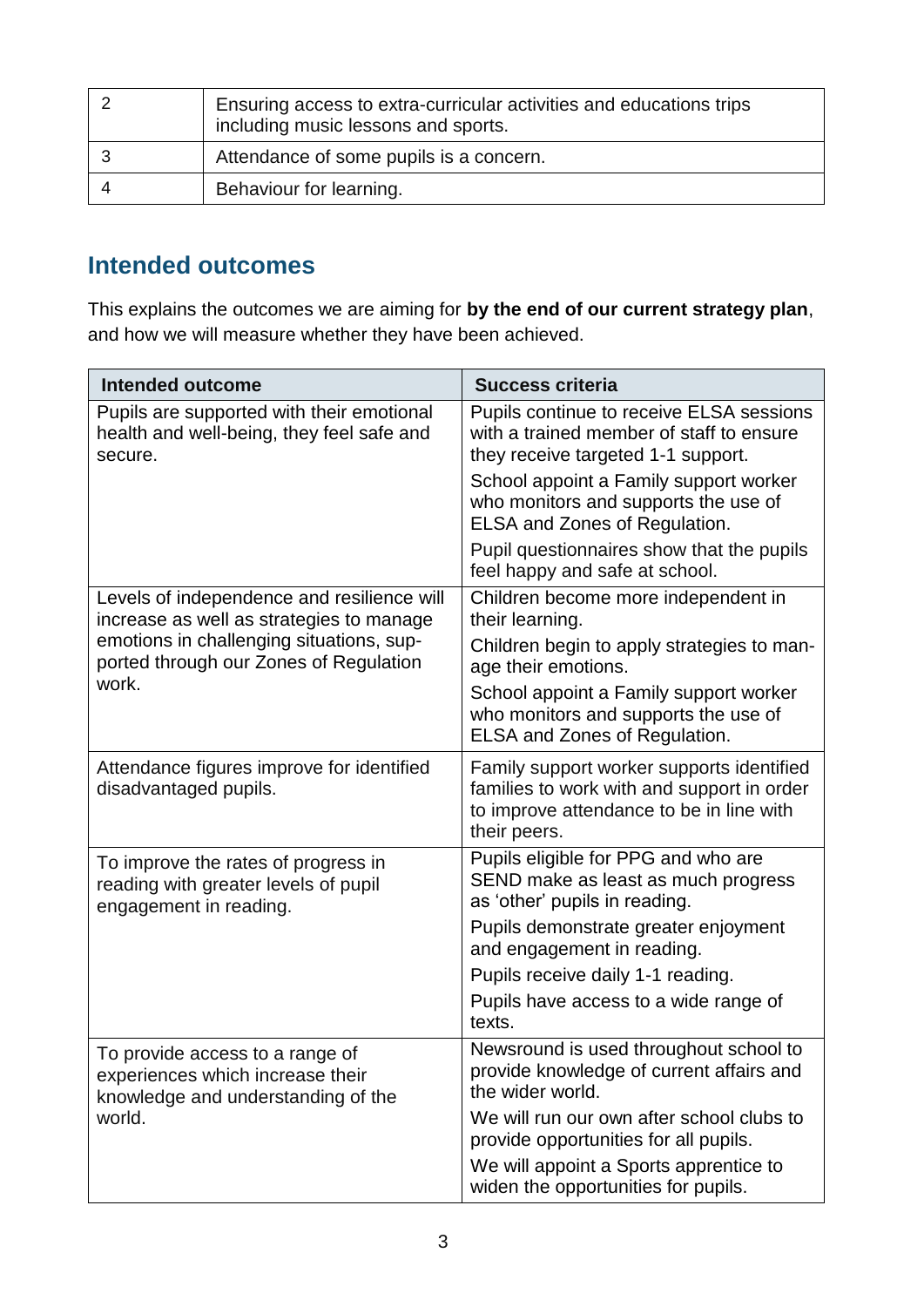| We will pay for school trips so that all<br>children have access. |
|-------------------------------------------------------------------|
|-------------------------------------------------------------------|

### **Activity in this academic year**

This details how we intend to spend our pupil premium (and recovery premium funding) **this academic year** to address the challenges listed above.

#### **Teaching (for example, CPD, recruitment and retention)**

Budgeted cost: £17,068.50

| <b>Activity</b>                    | Evidence that supports this approach                                                                                                                                                                                                                                                                                                                                                                                                                                                                                                                                                                                                                                                                                                                                                                                                                                                                                                                                                                                                                                                                                                                                                                    | <b>Challenge</b><br>number(s)<br>addressed |
|------------------------------------|---------------------------------------------------------------------------------------------------------------------------------------------------------------------------------------------------------------------------------------------------------------------------------------------------------------------------------------------------------------------------------------------------------------------------------------------------------------------------------------------------------------------------------------------------------------------------------------------------------------------------------------------------------------------------------------------------------------------------------------------------------------------------------------------------------------------------------------------------------------------------------------------------------------------------------------------------------------------------------------------------------------------------------------------------------------------------------------------------------------------------------------------------------------------------------------------------------|--------------------------------------------|
| Appoint a Sports<br>apprentice     | There is a small positive impact of physical activity on<br>academic attainment (+1 month). While this evidence<br>summary focuses on the link between physical activity<br>and academic performance, it is crucial to ensure that<br>pupils access to high quality physical activity for the<br>other benefits and opportunities it provides.<br>Impact on attainment varies considerably between<br>different interventions, and participation in sports does<br>not straightforwardly transfer to academic learning. It is<br>likely that the quality of the programme and the<br>emphasis on or connection with academic learning may<br>make more difference than the specific type of approach<br>or activities involved.<br>Planned extra-curricular activities which include short,<br>regular, and structured teaching in literacy and<br>mathematics (either tutoring or group teaching) as part of<br>a sports programme, such as an after-school club or<br>summer school, are more likely to offer academic benefits<br>than sporting activities alone. There is some evidence that<br>involvement in extra-curricular sporting activities may<br>increase pupil attendance and retention. | 2 and $4$                                  |
|                                    | https://educationendowmentfoundation.org.uk/education-<br>evidence/teaching-learning-toolkit/physical-activity                                                                                                                                                                                                                                                                                                                                                                                                                                                                                                                                                                                                                                                                                                                                                                                                                                                                                                                                                                                                                                                                                          |                                            |
| Appoint a TA apprentice            | Research which focuses on teaching assistants who<br>provide one to one or small group targeted interventions<br>shows a stronger positive benefit of between four and six<br>additional months on average.<br>https://educationendowmentfoundation.org.uk/education-<br>evidence/teaching-learning-toolkit/teaching-assistant-<br>interventions                                                                                                                                                                                                                                                                                                                                                                                                                                                                                                                                                                                                                                                                                                                                                                                                                                                        | 1 and $4$                                  |
| Appoint a Family support<br>worker | EEF defines parental engagement as the involvement of<br>parents in supporting their children's academic learning,<br>including approaches which aim to develop parental                                                                                                                                                                                                                                                                                                                                                                                                                                                                                                                                                                                                                                                                                                                                                                                                                                                                                                                                                                                                                                | $\mathfrak{S}$                             |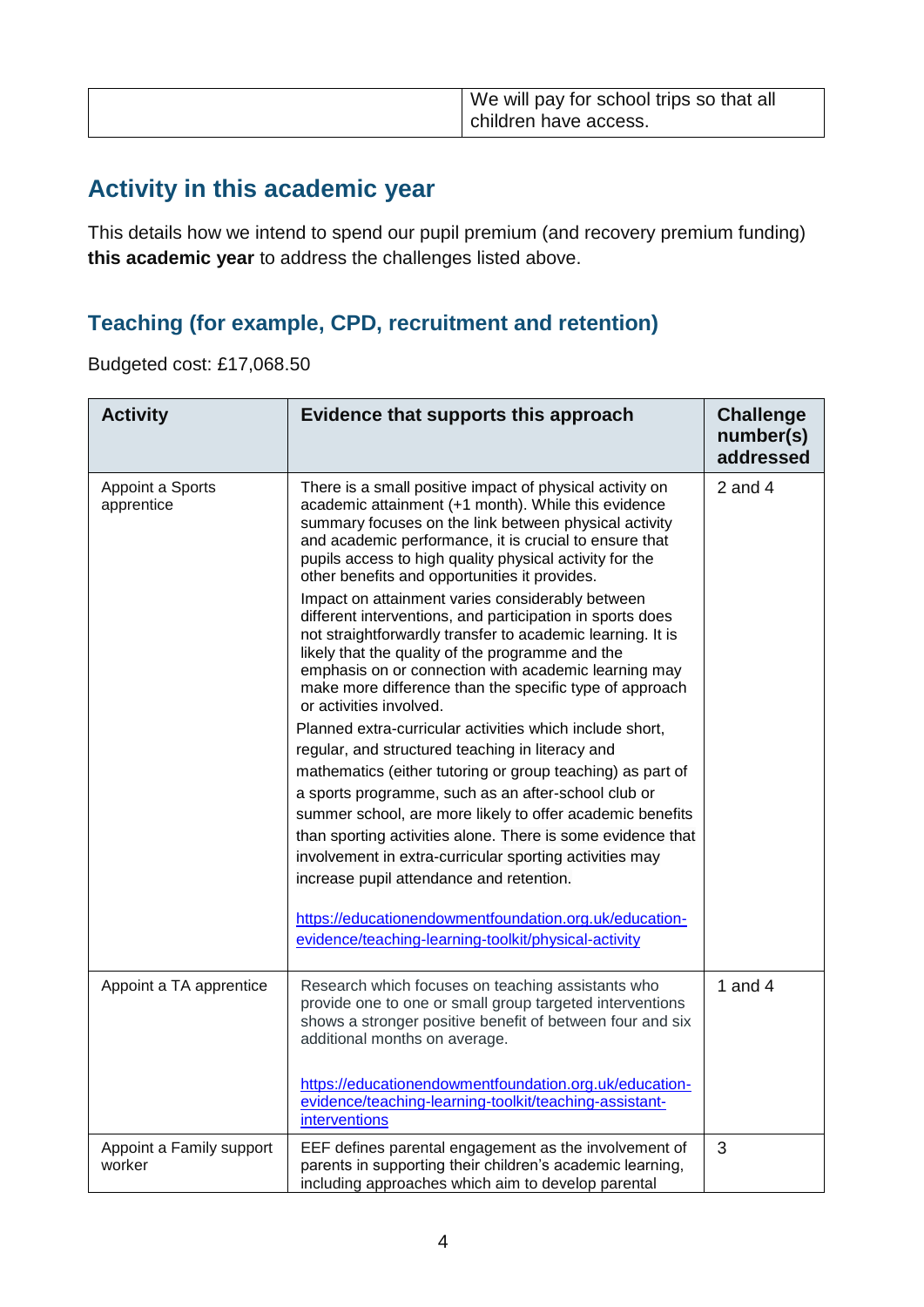|                                       | skills or encourage parents to support their child and<br>intensive support for parents in crisis.<br>https://researchschool.org.uk/durrington/news/an-<br>evidence-informed-approach-to-improving-attendance<br>https://www.gov.uk/government/publications/school-<br>attendance/framework-for-securing-full-attendance-<br>actions-for-schools-and-local-authorities                                                                                                                                                                                                                                                              |   |
|---------------------------------------|-------------------------------------------------------------------------------------------------------------------------------------------------------------------------------------------------------------------------------------------------------------------------------------------------------------------------------------------------------------------------------------------------------------------------------------------------------------------------------------------------------------------------------------------------------------------------------------------------------------------------------------|---|
|                                       | https://educationendowmentfoundation.org.uk/education-<br>evidence/teaching-learning-toolkit/parental-engagement                                                                                                                                                                                                                                                                                                                                                                                                                                                                                                                    |   |
| Additional support for 1-1<br>reading | Reading comprehensions strategies involve the teaching<br>of explicit approaches and techniques a pupil can use to<br>improve their comprehension of written text. Many<br>learners will develop these approaches without teacher<br>guidance, adopting the strategies through trial and error<br>as they look to better understand texts that challenge<br>them. However, we know that on average, disadvantaged<br>children are less likely to own a book of their own and<br>read at home with family members, and for these reasons<br>may not acquire the necessary skills for reading and<br>understanding challenging texts. | 1 |
|                                       | https://educationendowmentfoundation.org.uk/education-<br>evidence/teaching-learning-toolkit/reading-<br>comprehension-strategies<br>https://www.hertsforlearning.co.uk/teaching-and-<br>learning/research-projects/english-research-projects/ks2-<br>reading-fluency-project                                                                                                                                                                                                                                                                                                                                                       |   |

#### **Targeted academic support (for example, tutoring, one-to-one support structured interventions)**

Budgeted cost: £3510.50

| <b>Activity</b>                                                                                                                                                                                                                                                                | <b>Evidence that supports this</b><br>approach                                                                                                                                                                                                                                                                                           | <b>Challenge</b><br>number(s)<br>addressed |
|--------------------------------------------------------------------------------------------------------------------------------------------------------------------------------------------------------------------------------------------------------------------------------|------------------------------------------------------------------------------------------------------------------------------------------------------------------------------------------------------------------------------------------------------------------------------------------------------------------------------------------|--------------------------------------------|
| Teacher's lessons cater for<br>all abilities and provide<br>challenge for all pupils. Ac-<br>tivities are planned to en-<br>courage independent learn-<br>ing.<br>Staff meetings will develop<br>an understanding of strate-<br>gies to develop independ-<br>ence in learning. | The best available evidence indicates that<br>great teaching is the most important lever<br>schools have to improve pupil attainment.<br>Ensuring every teacher is supported in<br>delivering high-quality teaching is essential<br>to achieving the best outcomes for all<br>pupils, particularly the most disadvantaged<br>among them. | 1 and 4                                    |
| Monitoring of independent<br>learning and application in<br>books.                                                                                                                                                                                                             | https://educationendowmentfounda-<br>tion.org.uk/education-evidence/teaching-<br>learning-toolkit/mastery-learning                                                                                                                                                                                                                       |                                            |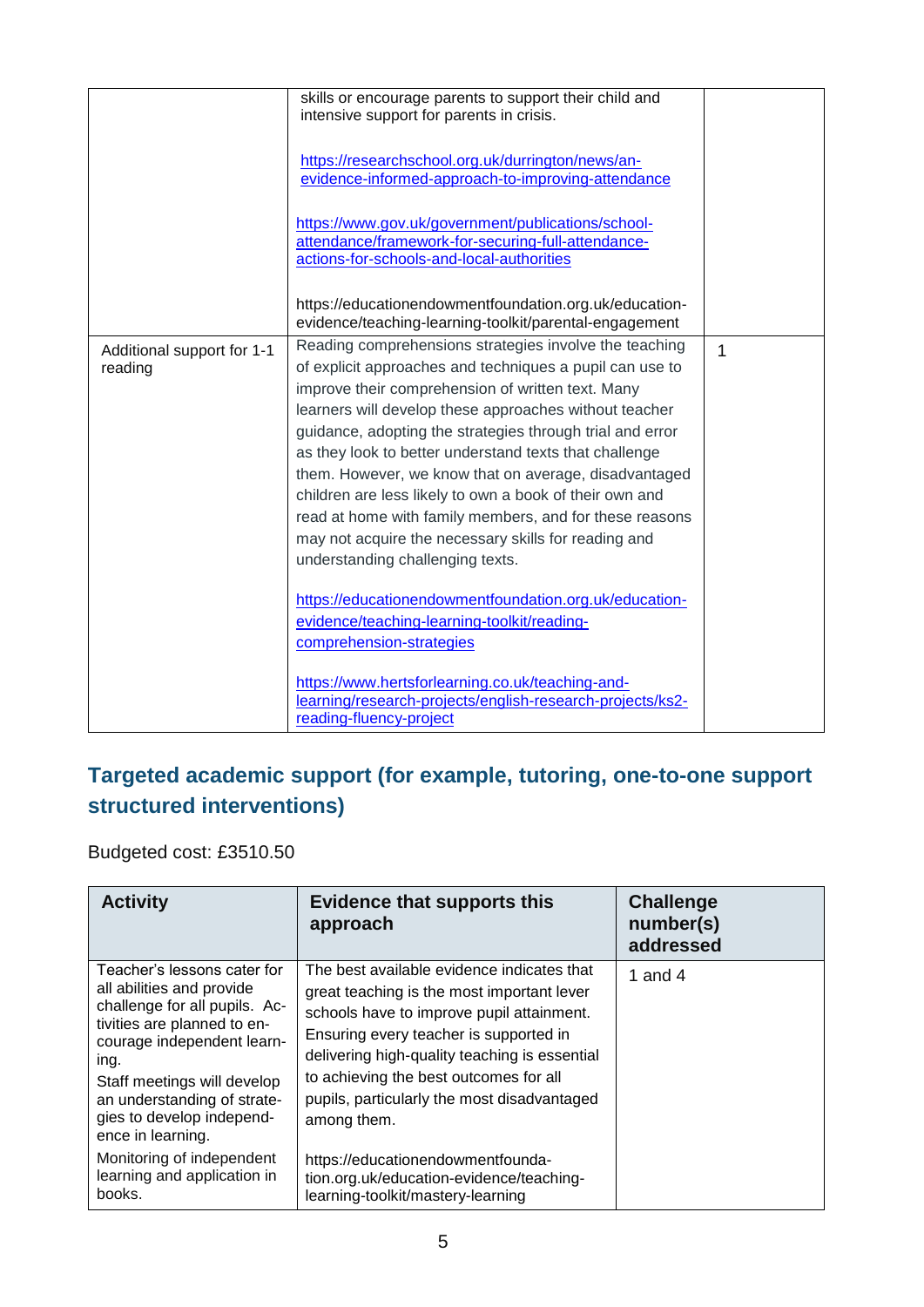|                                                                                                                                                                                                                                                                                                                                                                                                                                                                                           | https://educationendowmentfounda-<br>tion.org.uk/support-for-schools/school-im-                                                                                                                                                                                                                                                                                                                                                                                                                                                                                                                                                                                                                                              |           |
|-------------------------------------------------------------------------------------------------------------------------------------------------------------------------------------------------------------------------------------------------------------------------------------------------------------------------------------------------------------------------------------------------------------------------------------------------------------------------------------------|------------------------------------------------------------------------------------------------------------------------------------------------------------------------------------------------------------------------------------------------------------------------------------------------------------------------------------------------------------------------------------------------------------------------------------------------------------------------------------------------------------------------------------------------------------------------------------------------------------------------------------------------------------------------------------------------------------------------------|-----------|
|                                                                                                                                                                                                                                                                                                                                                                                                                                                                                           | provement-planning/1-high-quality-teaching                                                                                                                                                                                                                                                                                                                                                                                                                                                                                                                                                                                                                                                                                   |           |
| Improve the teaching of<br>writing to build stamina for<br>writing in small clusters.<br>Jason wade writing clusters<br>training for all teachers.<br>In class modelling and<br>planning of sessions for<br>teachers in Y1 and above.<br>Monitoring of application in<br>books.<br>Teachers are to be paired<br>with a teacher in another<br>school to further enhance<br>writing in school through<br>shared planning and ob-<br>serving colleagues teaching<br>to improve own practice. | The best available evidence indicates that<br>great teaching is the most important lever<br>schools have to improve pupil attainment.<br>Ensuring every teacher is supported in<br>delivering high-quality teaching is essential<br>to achieving the best outcomes for all<br>pupils, particularly the most disadvantaged<br>among them.<br>https://educationendowmentfoundation.org.<br>uk/public/files/Publications/Pupil_Premium<br>_Guidance_iPDF.pdf                                                                                                                                                                                                                                                                    | 1 and $4$ |
| Assessments are used<br>which monitor reading en-<br>gagement, understanding<br>and reading ages - STAR<br>reading assessments.<br>Attainment of pupils in<br>reading can be clearly<br>tracked and small steps<br>can be planned for and<br>monitored closely.                                                                                                                                                                                                                           | Embedding Formative Assessment is a pro-<br>fessional development programme which<br>aims to improve pupil outcomes by embed-<br>ding the use of formative assessment strat-<br>egies across a school.<br>https://educationendowmentfounda-<br>tion.org.uk/projects-and-evaluation/pro-<br>jects/embedding-formative-assessment<br>https://educationendowmentfounda-<br>tion.org.uk/public/files/Publications/Pu-<br>pil_Premium_Guidance_iPDF.pdf                                                                                                                                                                                                                                                                           | 1         |
| TA time to consolidate<br>learning to address miscon-<br>ceptions - children have<br>dedicated 1-1 time to con-<br>solidate learning.<br>Specific interventions for<br>pupils with identified gaps<br>in learning including to in-<br>clude:<br>Phonics 1:1 sessions -<br>Keep up sessions Little<br>Wandle<br>Reading 1:1 sessions<br>Maths groups sessions -<br>same day intervention<br>AR/AW<br>Beat dyslexia<br>Snip literacy<br>Elkland assessment                                  | Some pupils may require additional support<br>alongside high-quality teaching in order to<br>make good progress. The evidence<br>indicates that small group and one to one<br>interventions can be a powerful tool for<br>supporting these pupils when they are used<br>carefully.<br>https://educationendowmentfounda-<br>tion.org.uk/support-for-schools/school-im-<br>provement-planning/2-targeted-academic-<br>support<br>Phonics approaches have a strong evi-<br>dence base indicating a positive impact on<br>pupils, particularly from disadvantaged<br>backgrounds. Targeted phonics interven-<br>tions have been shown to be more effective<br>when delivered as regular sessions over a<br>period up to 12 weeks | 1 and $4$ |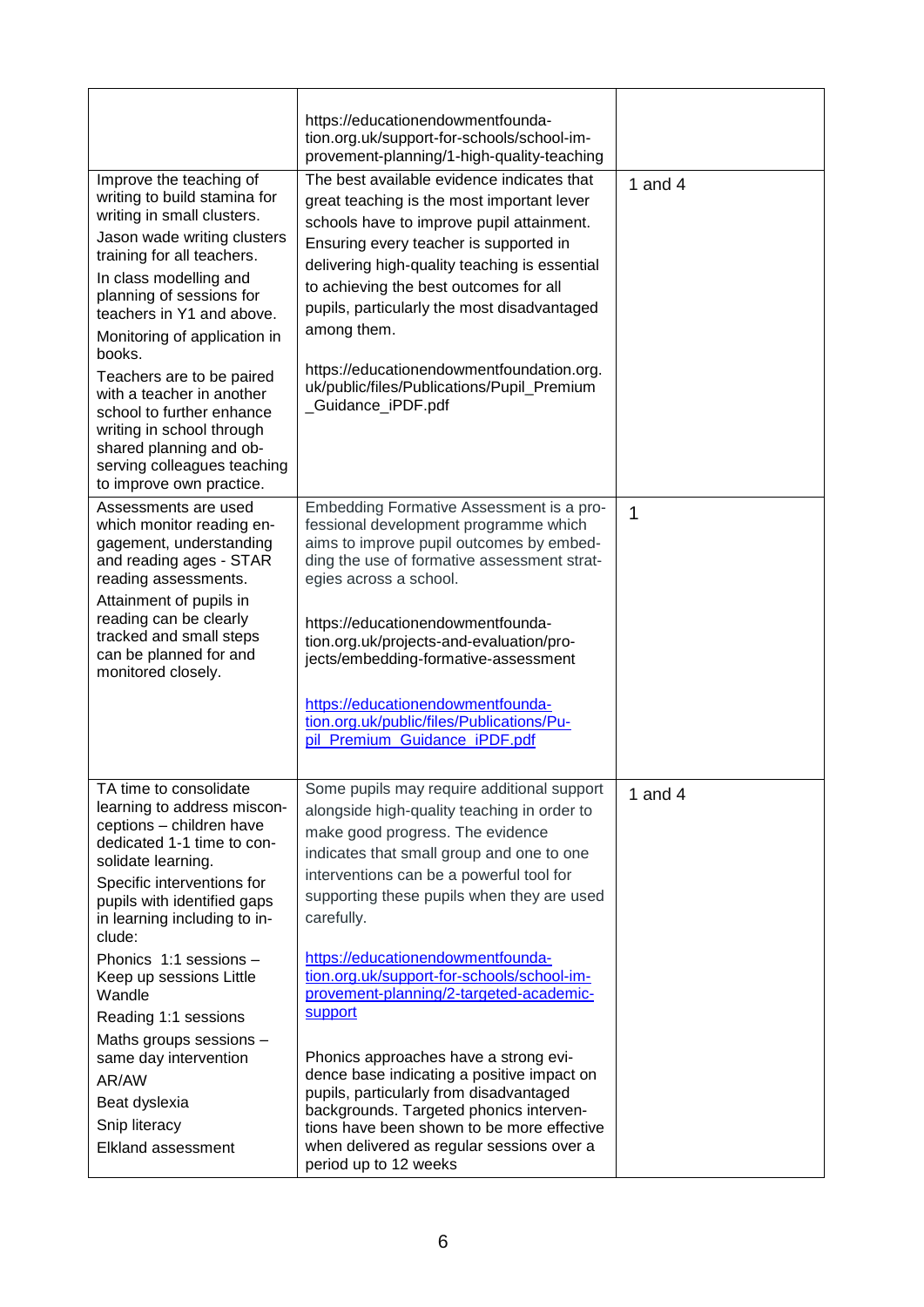|                                           | https://educationendowmentfounda-<br>tion.org.uk/evidence-summaries/teaching-<br>learning-toolkit/phonics/<br>https://educationendowmentfounda-<br>tion.org.uk/education-evidence/teaching-<br>learning-toolkit/teaching-assistant-interven-<br>tions                                                             |   |
|-------------------------------------------|-------------------------------------------------------------------------------------------------------------------------------------------------------------------------------------------------------------------------------------------------------------------------------------------------------------------|---|
| Music lessons provided for<br>PP children | Arts participation approaches can have<br>a positive impact on academic outcomes in<br>other areas of the curriculum. It is im-<br>portant to remember that arts engagement<br>is valuable in and of itself and that the value<br>of arts participation should be considered<br>beyond maths or English outcomes. | 2 |
|                                           | https://educationendowmentfounda-<br>tion.org.uk/education-evidence/teaching-<br>learning-toolkit/arts-participation                                                                                                                                                                                              |   |

#### **Wider strategies (for example, related to attendance, behaviour, wellbeing)**

Budgeted cost: £400

| <b>Activity</b>                                                                                                                                                                                                              | Evidence that supports this approach                                                                                                                                                                                                                                                                                                                                  | <b>Challenge</b><br>number(s)<br>addressed |
|------------------------------------------------------------------------------------------------------------------------------------------------------------------------------------------------------------------------------|-----------------------------------------------------------------------------------------------------------------------------------------------------------------------------------------------------------------------------------------------------------------------------------------------------------------------------------------------------------------------|--------------------------------------------|
| A member of school<br>staff to receive on-<br>going ELSA training<br>to provide specialist<br>support for individu-<br>als. Children re-<br>ceive bespoke work<br>around their emo-<br>tional health and<br>wellbeing needs. | There is extensive evidence associating childhood social and<br>emotional skills with improved outcomes at school and in later<br>life (e.g., improved academic performance, attitudes,<br>behaviour and relationships with peers).<br>https://educationendowmentfoundation.org.uk/education-<br>evidence/teaching-learning-toolkit/social-and-emotional-<br>learning | 4                                          |
| Behaviour policy<br>updated and<br>implemented<br>throughout school<br>to reduce any<br>behaviour<br>incidents.                                                                                                              | Approaches to developing a positive school ethos or<br>improving discipline across the whole school which also aim to<br>support greater engagement in learning<br>https://educationendowmentfoundation.org.uk/education-<br>evidence/teaching-learning-toolkit/behaviour-interventions                                                                               | 4                                          |

#### **Total budgeted cost: £** 20,979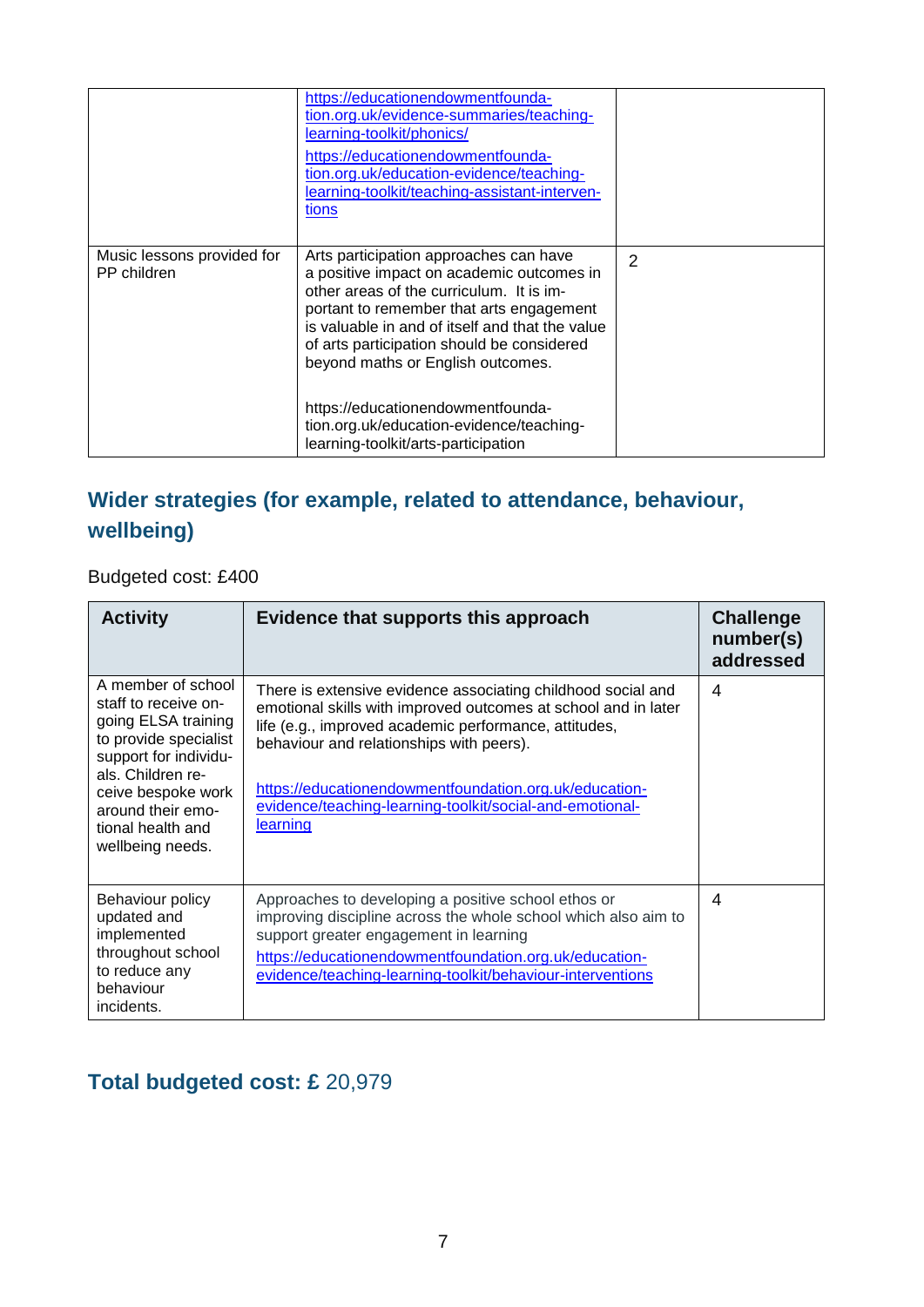## **Part B: Review of outcomes in the previous academic year**

#### **Pupil premium strategy outcomes**

This details the impact that our pupil premium activity had on pupils in the 2020 to 2021 academic year.

The pandemic has had an impact on children's data across all year groups. The school implement a robust remote learning package and invited vulnerable children to attend school.

Our assessment data shows that disadvantaged pupils are mainly on track with their peers. In year groups where this is not the case, the pupils usually have an additional SEND that the school provide additional provision for. Due to the small amount of pupils in receipt of pupil premium in each year group, it is difficult to compare data year on year.

We have ensured that we closely monitor the emotional health and wellbeing of pupils across all year groups. Our assessments, observations and meetings with families indicated that pupil behaviour, wellbeing and mental health were significantly impacted last year, primarily due to COVID-19-related issues. Due to this, pupil premium funding was used to provide wellbeing support and targeted interventions for identified disadvantaged pupils.

#### **Externally provided programmes**

*Please include the names of any non-DfE programmes that you purchased in the previous academic year. This will help the Department for Education identify which ones are popular in England*

| Programme | <b>Provider</b> |
|-----------|-----------------|
|           |                 |
|           |                 |

### **Service pupil premium funding (optional)**

*For schools that receive this funding, you may wish to provide the following information:*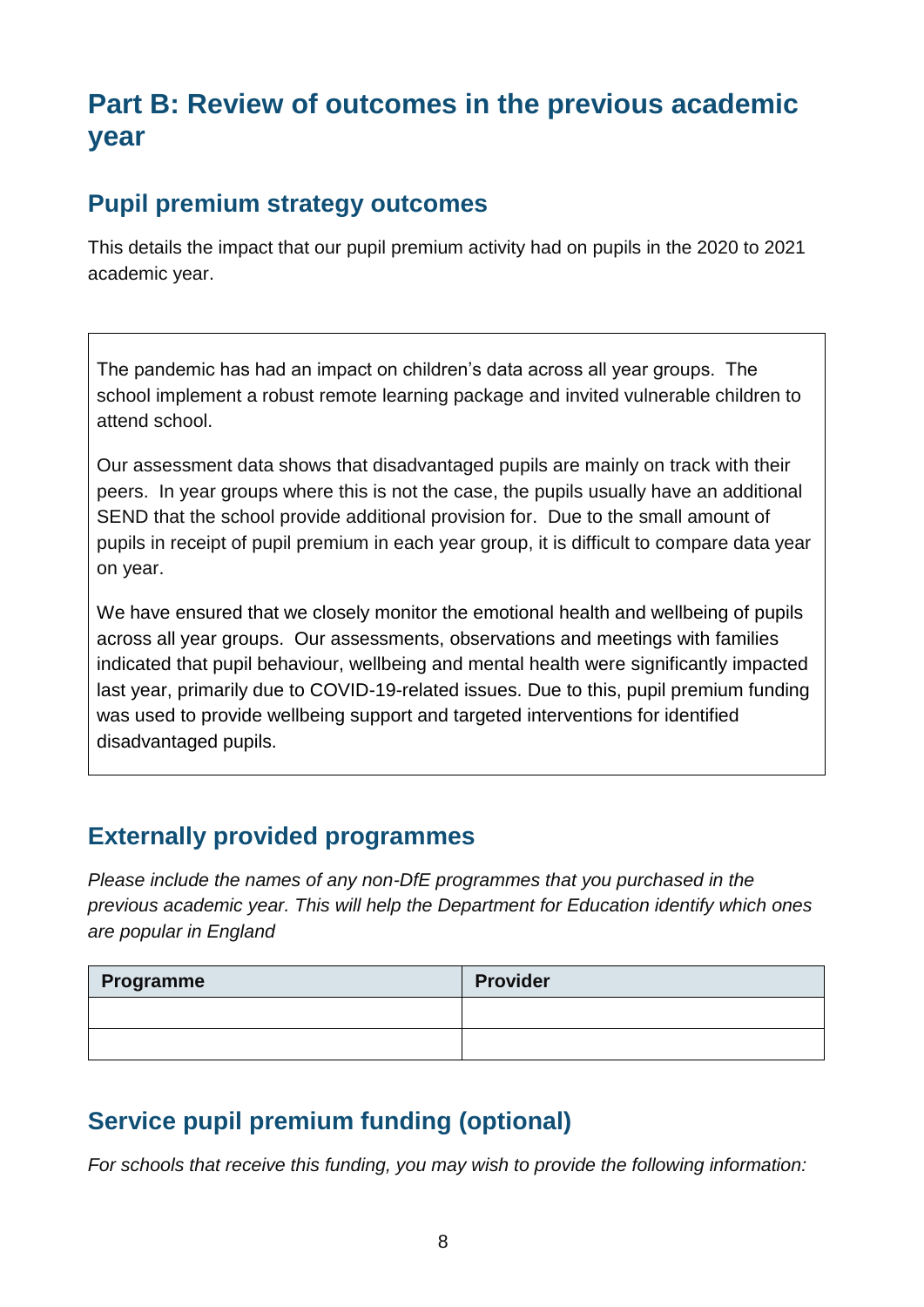| <b>Measure</b>                          | <b>Details</b>                         |
|-----------------------------------------|----------------------------------------|
| How did you spend your service pupil    | Quality first teaching, 1-1 catch up   |
| premium allocation last academic year?  | sessions and wellbeing check-ins.      |
| What was the impact of that spending on | Our service pupil premium children are |
| service pupil premium eligible pupils?  | making good progress.                  |